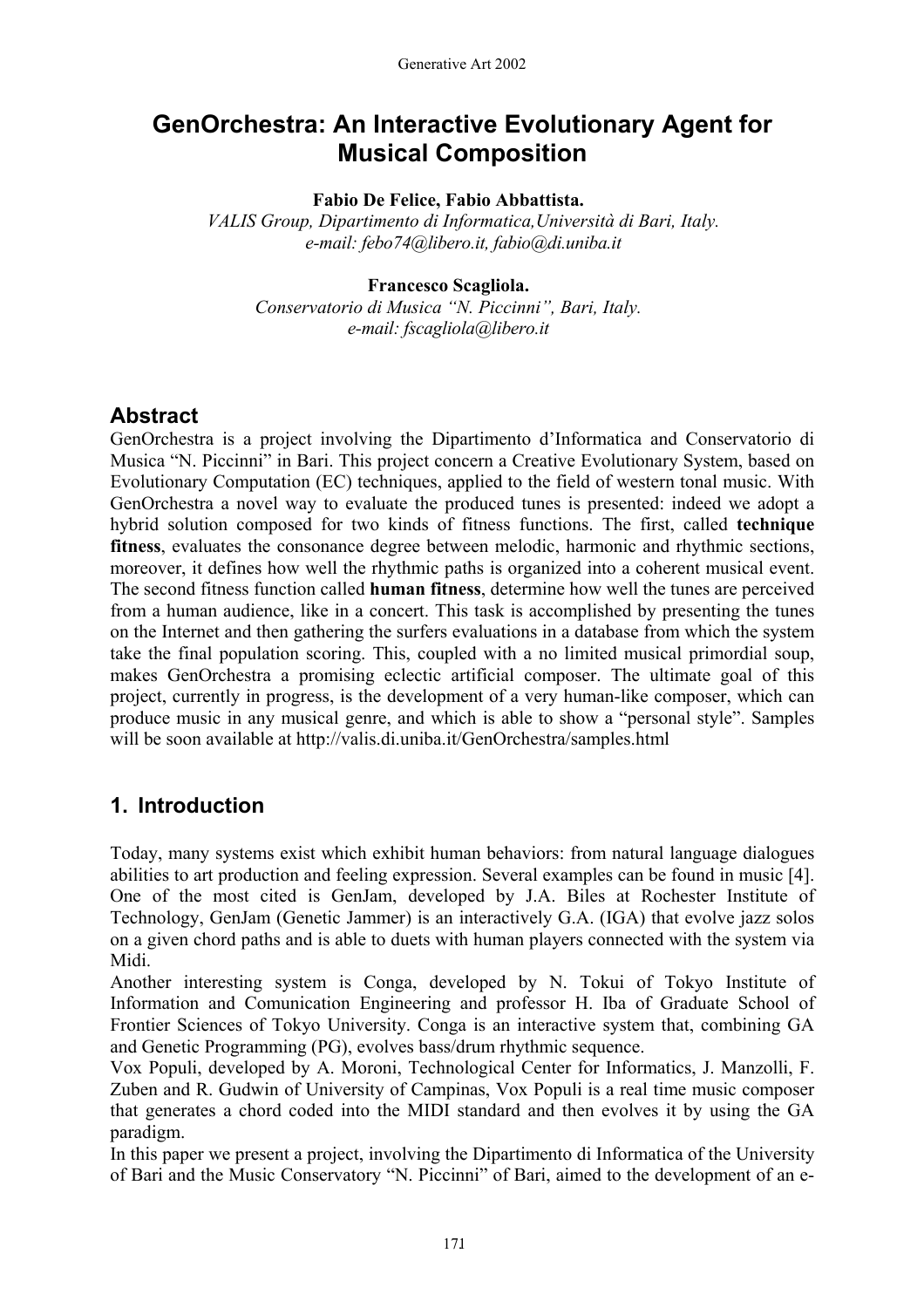learning web system applied to the field of western tonal music. Currently we have developed the sound engine called GenOrchestra (**Gen**etic **Orchestra**). GenOrchestra is based on a Genetic Algorithm (GA) [6] and presents some modification of the standard GA paradigm. The aim of Genorchestra is the automatic tunes composition, starting from parameters concerning the structure, the number of measures per section, the starting beat, the playing tempo and starting scale. These parameters will be set by the user or automatically chosen by the system itself, by means of pseudorandom rules.

The remainder of the work is structured as follows: Section 2 and 3 describe in more details the GenOrchestra general architecture and the underlying genetic algorithm. In Section 4 the fitness function adopted in Genorchestra is discussed while in Section 5, some results are reported. In Section 6 we briefly describe how to integrate human evaluations with the genetic algorithms evaluation and, finally, in Section 7 some conclusions are drawn.

# **2. The Architecture of GenOrchestra.**

The GenOrchestra underlying evolutionary process has to be an Open-Ended one, i.e. a continued evolution to relative maximum points without nor temporal ending neither evolution to a single absolute maximum point. The main feature of the system is its generality concerning the faceable musical genres and the capacities of self-judging the composed tunes by evaluating the melodic, harmonic and rhythmic qualities based on the ordering of consonance of musical interval. The aforesaid evaluations procedures are integrated with the web surfers and expert human composers evaluations, through the GenOrchestra site. The repeated iteration of these phases should make emerge particularly ways to equilibrium points, to an intelligent musical behavior, to a "style".

The general architecture is composed of six modules (Fig. 1):

- **Composer**: this module handles the system compositional process. It receives the tunes features and the GA parameter from the user and then starts the evolution. This module is strictly correlated with the Maestro module giving it the composed tunes and receiving from it the fitness scores. Moreover, the Composer communicates with the Feedback module for the user evaluation of the tunes.
- **Maestro**: This module embeds the overall consonance fitness functions. Input to this module are the user tunes submitted via web and the tunes produced by the Composer. The Maestro module produces as output the relative fitness scores.
- **Feedback**: The Feedback module is responsible for the human evaluation of composer tunes. It shows the produced tunes on the web, retrieves the surfers evaluations, defines the scores per tunes and sends these values to the Composer module.
- **Arranger**: The Arranger takes the user tunes, submitted via web, and applies musical transformations in order to arrange the musical materials.
- **Learning**: This module handles the pure documentation side of the whole system. It handles the Docs database in which downloadable materials, concerning music theory and computer music, is stored. This module makes a search in the database following the user query.
- **Web Site:** It makes up the system Internet interface; through this interface users can listen the music produced and they can evaluate it, explaining the evaluations through the guestbook and, so, influencing the future musical production.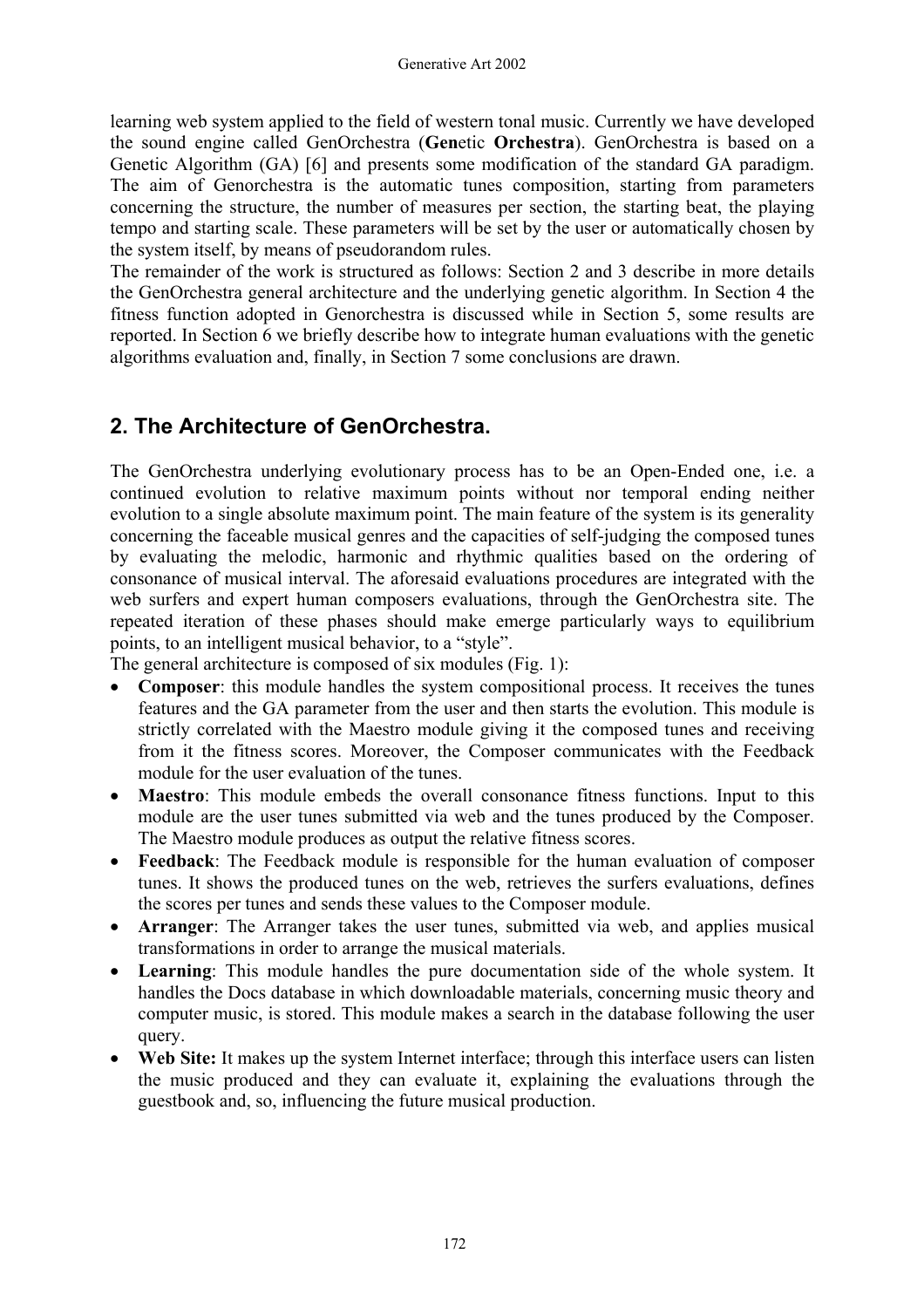The Composer module is mainly based on genetic algorithms [6]. Many variations to the original GA paradigm have been proposed in the last years; GenOrchestra is based on a Steady-state GA with tournament selection and multi-cut points crossover. In a Steady-state GA, every new population presents an overlapping between the old and the new generations. In the tournament selection the population is grouped in several individual families, the best two individuals of each family mate with the crossover operator and the new solution substitutes those in the family with worse fitness. Concerning the crossover operator, GenOrchestra applies a multi cut points operator. In our implementation, a cut point is chosen



**Fig 1. The general architecture of GenOrchestra** 

for every section in the tune structure and for every layer. The cut point has not been chosen at low level (such as the note or the chord), but at the measure level to avoid the production of new individuals with length measure that differs from the parents one.

# **3. The chromosome representation in GenOrchestra**

In the genetic algorithms, the representation of a solution is usually called the chromosome. The goal of GenOrchestra is to continually evolve populations of tunes, so the chromosomes have to reflect the structure of a musical piece. We can simplify a piece of music as a significant set of sections, differing each other by the melodic theme and possible scale, time and beat variations. Every section can be repeated in the tune execution so if we have three sections, A, B and C, then the structure can be any disposition with repetition of these three sections. Furthermore a tune has some initial features such as: Scale, beat, note unit length (eight note, half note etc.) and playing tempo of the note unit length. These values can be different in a given section and from section to section. Every section is made up of a certain number of measures; a measure is a not unique set of notes where the overall length is equal to the beat value. What we hear in a piece of music is, usually, made up of three sonorous layers: a bass layer, a harmonic layer and a melodic layer. In the first layer we have the bass score, in the second layer we have the chords score and in the last one the tune theme or solo score. So, the chromosome is defined as an array made up with so many components as the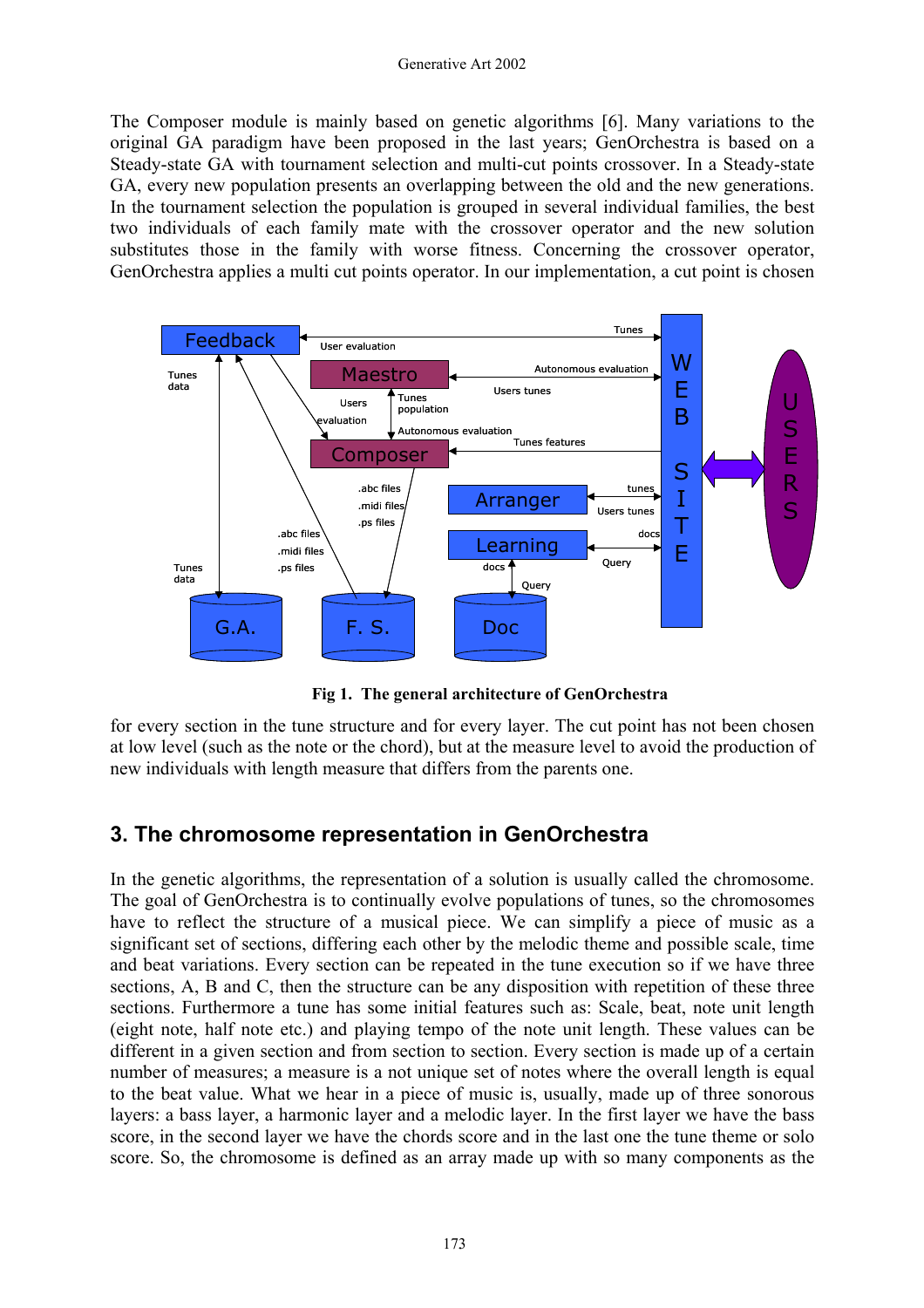sections in the structure, each of these components points to a three-layered structure containing the aforesaid scores.

The chromosome generation starts from the initial scale; on the ground of this scale the initial chord is built up with a random generated length that cannot exceed the length of the measure. On this first chord a melody with the same length and bass score is generated, then a melodic note is randomly chosen for a new chord with the same initial scale. This process is repeated till the length of the measure is reached; then it is repeated for the number of measures of the current section and for any section of the tune (see fig. 2).

On the ground of the described chromosome, we decided to adopt the same approach as in [1] for the mutation phase that is musically meaningful mutations operators that work at measure



**Fig. 2 Chromosome structure for a three-section tune** 

level. These operators implement classical compositions techniques. With a given mutation probability a chromosome is scanned and measures are chosen for the mutation in every layer. The mutation is randomly chosen among the following 6 types:

- Transposition: Transposes notes and chords in a measure, by a random number of intervals in the given scale. If a note is transposed beyond the allowed range, the count continues according to the scale interval in the upper octave, ignoring rests.
- Reverse: Reverses the events in a measure, rests included.
- Rotate–right: Rotates the events in a measure by a random number of positions to the right.
- Invert: Given an event in the measure, it evaluates the difference between the top position scale note (7) and the scale position of the current note.
- Sort up and sort down: sort the measure and preserve the rhythmic structure
- Invert-reverse: Given a measure, the invert and reverse operators are applied consecutively.

# **4. The autonomous evaluation of chromosomes**

The fitness function used in GenOrchestra is a hybrid solution formed by an autonomous evaluation, judging the consonance qualities among melodic, harmonic and bass layers and a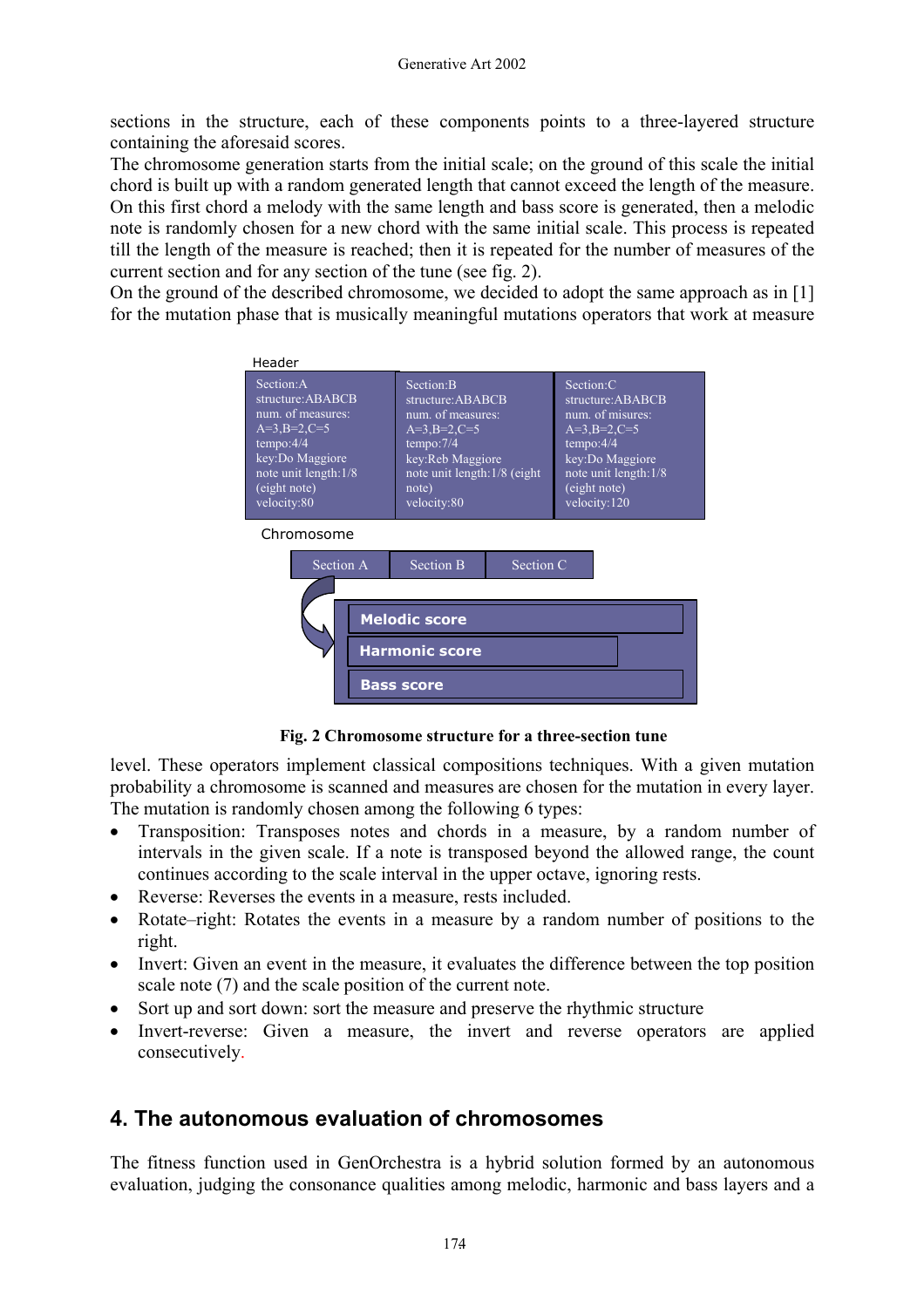human evaluation for the aesthetic qualities. This approach would be a suitable solution to a critical phase in every musical GA. Indeed actual systems implements the fitness phase by two ways:

- a) Completely delegating the individual evaluations to the human ears: this leads to great human-like musical production, but make up a heavy bottleneck for the system and a dull work for the human judge.
- b) Adopting autonomous solutions like neural networks [2], implementing physiological aspects in listening music [7] and completely removing the fitness phase [3].

None of these solutions fit the GenOrchestra general purposes but the former resolve the drawbacks of the latter. So, a hybrid solution seems to be a good alternative, moreover it best reflects what happen in the real world.

Indeed, the GenOrchestra consonance fitness function is:

*Consonance fitness = melodic-harmonic consonance score + harmonic consonance score + bass-melodic consonance score + bass-harmonic consonance score* 

To develop the fitness function we start from the fuzzy approach described in [7, 8], where a consonance measure among notes in a chord was defined and we extend it to a consonance measure of notes over chords. By means of this approach we can represent a note as a compound tone consisting of its fundamental tone and upper harmonic series tones. It can be represented as a fuzzy set in which the membership degree of a given tone is proportional to its amplitude. Finally, a note is a fuzzy set made up of couples (x, y) in which *x* is a tone (also called partial), and  $\nu$  is the related weight in the note, corresponding to its amplitude. We can now define the consonance between two notes Sm and Sn as follows:

$$
(3.4.1) \ Co(S_m, S_n) = \sum_{(x,y)\in S_{m\cap n}} y
$$
 (1)

The consonance measure between two notes is intended as the sum of the intersection of the partials weights, in the range [0,..,1].

Starting from this concept we have defined a set of evaluations to carry out the overall consonance of the tune. We can formalize a note as a couple (pitch, length) and a chord as a set of three notes of the same length but with differing pitches. So, if we have a melodic series of notes  $M = \{(m_1, t_1), ..., (m_n, t_n)\}\$ , a series of harmonic set of chords  $H = \{(A_1, t_1), ..., (A_d, t_d)\}\$ 

where  $(A_d, t_d) = \{ (a_1^d, td_d), (a_2^d, t_d), (a_3^d, t_d) \}$  and a bass series of notes  $R = \{(r_1, t_1), \ldots, (r_z, t_z)\}\,$ , we can define several consonance score functions: *d d d*  $a_1^d$ , *td*<sub>*d*</sub>),  $(a_2^d, t_d)$ ,  $(a_3^d, t_d)$ 

• note-chord consonance score:

$$
NC(p, A_d) = \frac{\sum_{i=1}^{3} Co(p, a_i^d)}{3}
$$
 (2)

, where p is the pitch note;

 $\bullet$  chord-chord consonance score:

$$
CC(A_i, A_{i+1}) = \frac{\sum_{j=1}^{3} NC(a_j^i, A_{i+1})}{3}
$$
 (3)

• melodic-harmonic consonance score: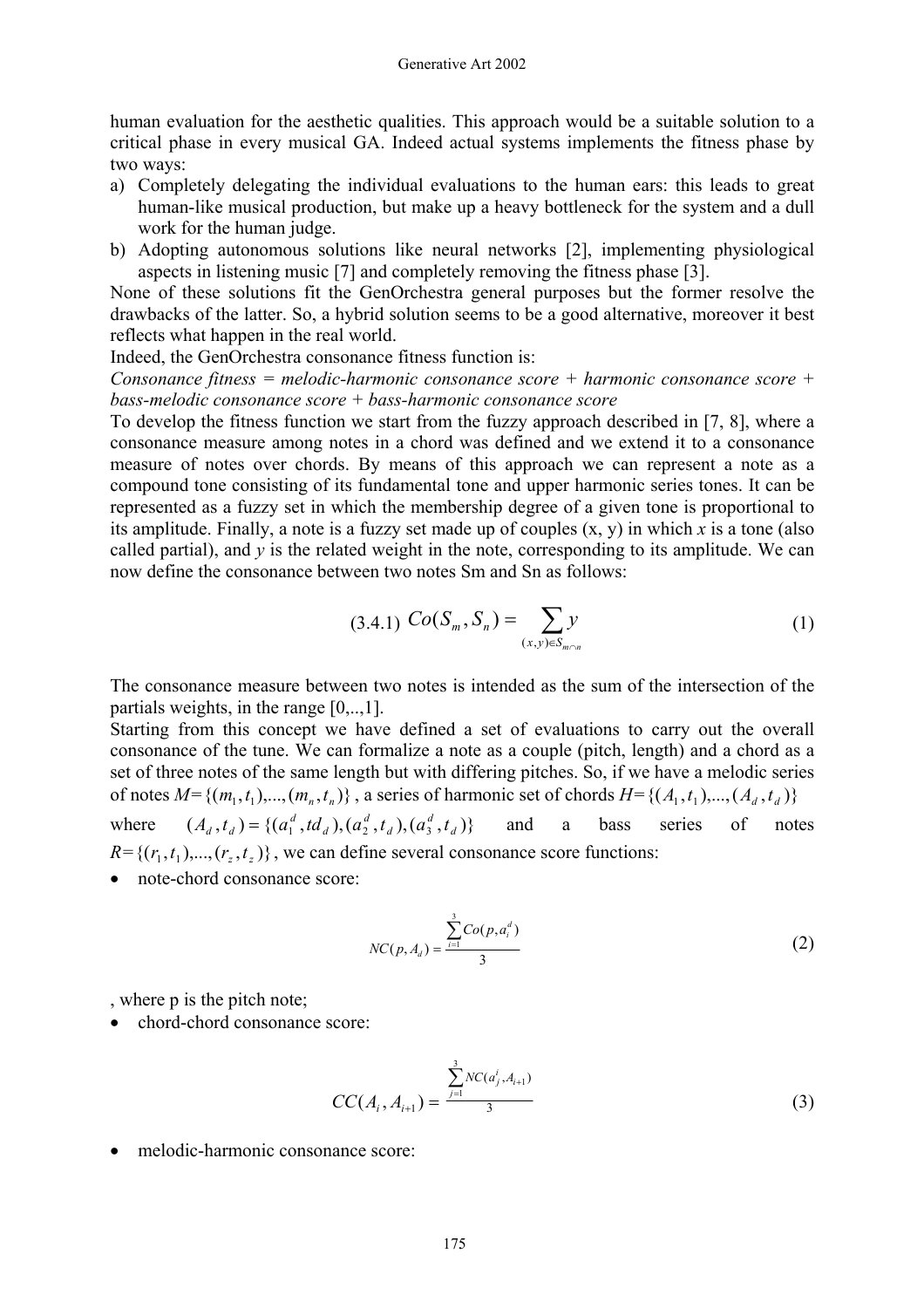$$
F_M = \frac{\sum_{j=1}^{d} \frac{NC(m_i, A_j) * t_i}{t_j}}{d}
$$
 (4)

• bass-harmonic consonance score:

$$
F_R = \frac{\sum_{j=1}^{d} NC(r_i, A_j) t_i}{d}
$$
 (5)

• melodic-bass consonance score:

$$
F_{MR} = \frac{\sum_{i=1}^{n} \sum_{j=1}^{z} Co(r_j, m_i) t_j}{t_i}
$$
(6)

• harmonic consonance score:

$$
F_H = \left(\sum_{i=1}^{m-1} CC(A_i, A_{i+1})\right) + CC(A_1, A_m)
$$
\n(7)

• total consonance score:

$$
F_C = F_M + F_H + F_R + F_{MR}
$$
 (8)

Using these functions we carried out the consonance degree between every chromosome **layers** 

Lets now describe the basic concepts and the resulting function for the rhythmic evaluations of the tunes composed. When we listen to a piece of music we naturally organize the sound signals into meter groups. Furthermore, we infer a regular pattern of strong and weak beats to which relate the actual musical sounds. GenOrchestra evaluates these patterns to judge how well the tune matches the metrical structure defined by the starting meter input. It must be emphasized that beats do not have duration, and we can think about them as an idealization, used by the performer and inferred by the listener from the musical signal. To use a spatial analogy: beats correspond to geometric points rather than to the line drawn between them. But, of course, beats occur in time so an interval of time takes place between successive beats. For such intervals we use the term time-span. Because of the afore said analogy, we can represent beat by dots.

a) b) **. . . . . . . . . . . . . . .** 

**Fig. 3. Beats sequences examples** 

The two sequences differ in a crucial respect: the dots in the first sequence are equidistant but not those in the second. The meter function is to mark off, insofar as possible, into equal timespans, this disqualifies the b) sequence from being called metrical. Another aspect of meter is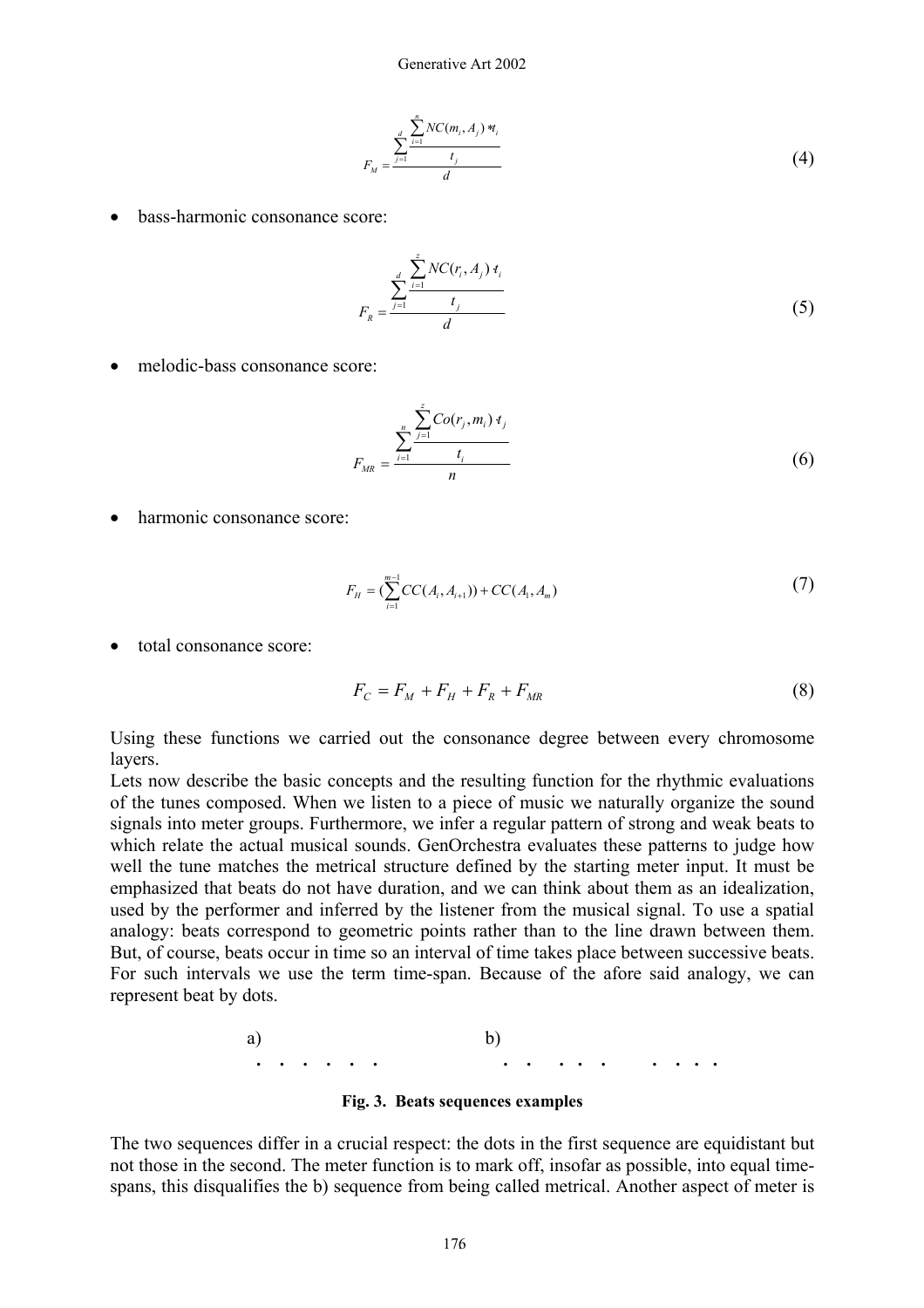the notion of periodic alternation of strong and weak beats, in a) sequence no such distinction exists. For beats to be strong or weak there must exist a metrical hierarchy. The relationship of strong beat and metrical level is simply that, if a beat is felt to be strong at a particular level, it is also a beat at the next larger level. This is shown in the following figure.

| Beats 1 2 3 4 1 2 3 4 1 |  |  |           |  |                                                             |  |
|-------------------------|--|--|-----------|--|-------------------------------------------------------------|--|
|                         |  |  |           |  |                                                             |  |
|                         |  |  |           |  | $\bullet$ $\bullet$ $\bullet$ $\bullet$ $\bullet$ $\bullet$ |  |
|                         |  |  | $\bullet$ |  |                                                             |  |

#### **Fig. 4. Metrical structure for a 4/4 meter**

So, given a note unit length and a starting meter we can built up the relative metrical structure as follows:

• Define a first note unit length level formed by a number of beats calculated by the following formula:

$$
beats = round(\frac{num\_val * val\_mov}{unit})
$$
 (9)

Where *beats* is the number of beat per level, *num\_val* is the number of movimento per meter, *val* mov is the value of the meter, the *unit* is the note unit length and, finally the *round* function round up the ratio result to the next integer, if it is a float.

- While *beat* is greater or equal to 1:
	- o Duplicate the *unit* and then calculate the (9) again

We referred to this structure as **perfect metrical structure.** Given this structure, we defined the metrical patterns for every measure in a given tune defining how many pitches start time occur in a given time-span. We refer to this pattern as the **actual metrical structure**. Then the closer the **actual metrical structure** to the **perfect metrical structure** is the better the evaluation.

### **5. Experimental results**

To verify the effectiveness of the GA in evaluating the produced tunes, we performed three different experiments. In the first set of experiments we fixed the parameters concerning the tune features, as described in Table 1 and set different values for GA parameters, as reported in Table 2.

For each configuration of GA parameters, we performed 10 runs with the same population size (100 individuals) but with different initial population. The stop criterion was the

| <b>Tune features</b>  | <b><i>Values</i></b> |
|-----------------------|----------------------|
| <b>Structure</b>      |                      |
| Measures num.         | 10                   |
| <b>Beat</b>           | 4/4                  |
| Tempo                 | 40                   |
| Note unit length      | <b>Half</b> note     |
| <b>Starting Scale</b> | <b>C</b> Major       |



| Crossover | <b>Mutation</b> | Generations |
|-----------|-----------------|-------------|
| Prob.     | Prob.           |             |
| 0.7       | 0.2             | 100         |
| 0.5       | 0.2             | 100         |
| 0.7       | 0.3             | 100         |
| 0.5       | 0.3             | 100         |
| 0.7       | 0.4             | 100         |
| 0.5       | 0.4             | 100         |
|           |                 |             |

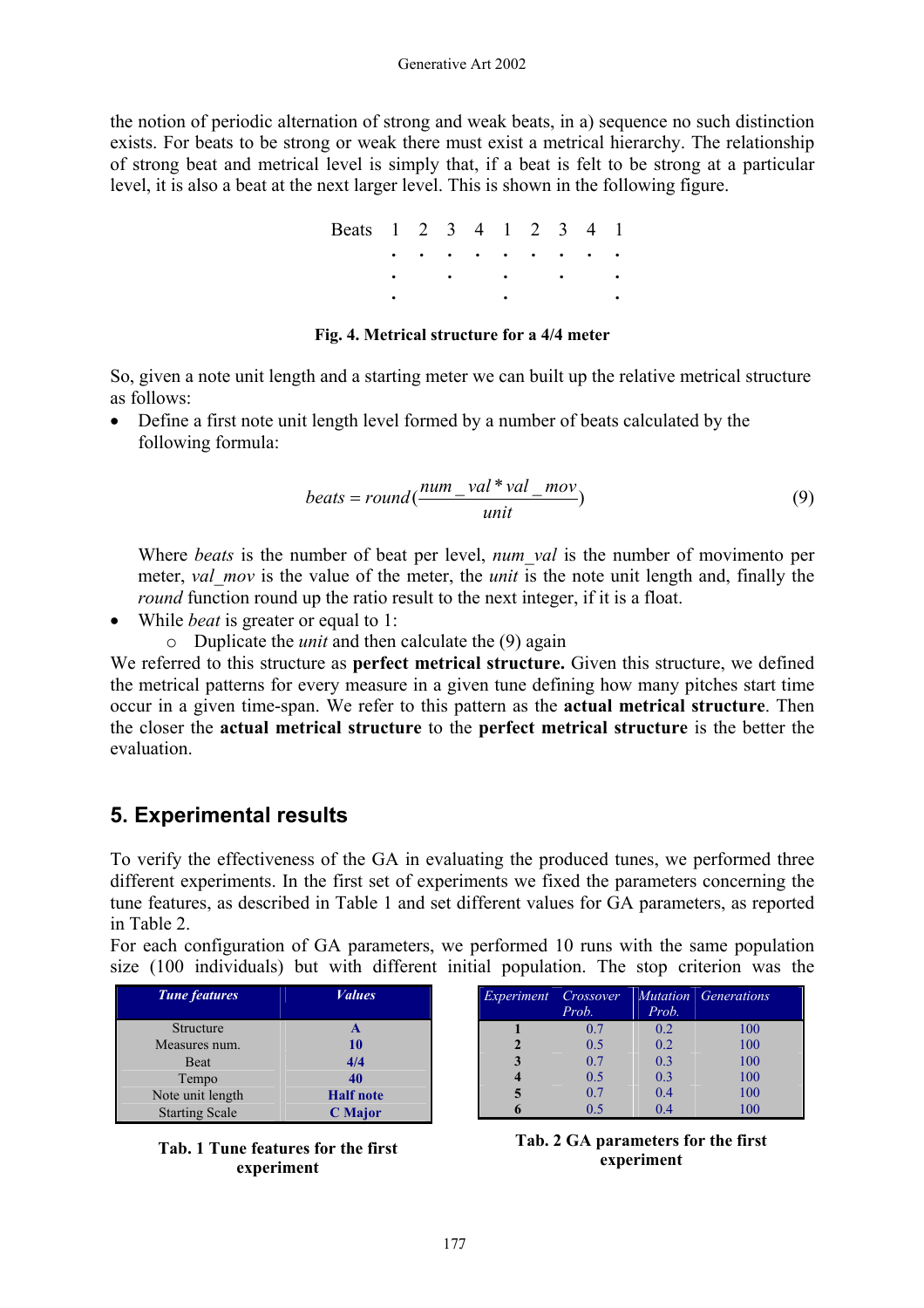maximum number of generation allowed (100 in our experiments). The evolution to an effectiveness euphonic music production has been tested with the help of a human composer.

As Table 3 shows, the best results have been obtained in the second run, corresponding to a crossover probability equal to 0.5 and mutation probability equal to 0.2. Figure 5 plots the trend of the fitness with respect to the number of generation for the best resulting run. As it can be seen, in the first 50 generations the algorithm evolves very quickly and the fitness increment is near

| Experiment     | <b>Generation</b> | <b>Best</b><br><b>Fitness</b> | <i>Average</i><br><b>Fitness</b> |
|----------------|-------------------|-------------------------------|----------------------------------|
|                | 83                | 1.157228                      | 1.070756                         |
| $\overline{2}$ | 96                | 1.384570                      | 1.275823                         |
| 3              | 92                | 1.202566                      | 0.971285                         |
| 4              | 88                | 1.199713                      | 1.002079                         |
| 5              | 49                | 1.156400                      | 0.935947                         |
|                | 65                | 1.035057                      | 0.815731                         |

#### **Tab. 3 Results of the first experiment**

equal to 0.8, while in the second half of the run, the algorithm is quite stable. Tunes produced in the initial population shows very disorganized paths with frequently changes of note and chords lengths, while the best tunes in the last generation show a more relaxed musical events distribution and an effectively more euphonic theme.

In the second set of experiments we used the best the GA parameters found in the first



#### **Fig. 5 Best run of the first experiment**

number of generation allowed (100 in our experiments), and the evolution to an effectiveness euphonic music production has been tested with the help of a human composer. As Table 4

shows, the best results have been obtained in the sixth run, corresponding to a Beat of 7/4 and a Note unit length of 8. Figure 6 plots the trend of the fitness with respect to the number of generation for the best resulting run. As the figure shows, in this run the evolution is faster than in the preceding experiments (the maximum fitness value is near 2.0 within the same number of generations). Furthermore, from the graph it can be seen how the

| Experiment   | <b>Generation</b> | <b>Best</b><br><b>Fitness</b> | <i>Average</i><br><b>Fitness</b> |
|--------------|-------------------|-------------------------------|----------------------------------|
|              | 98                | 1.104048                      | 1.007800                         |
| $\mathbf{2}$ | 95                | 1.172145                      | 1.090072                         |
| 3            | 96                | 1.101545                      | 1.044355                         |
| 4            | 95                | 1.326399                      | 1.158015                         |
| 5            | 96                | 1.244252                      | 1.146731                         |
|              | 92                | 1.923617                      | 1.581887                         |

**Tab. 4 Results of the second experiment**

maximum fitness score is reached at the end of the evolution, with the possibility of a more high values with more generations.

experiments (crossover probability=0.5 and mutation probability= $0.2$ ), and set different values for the tune features, the beat values were 3/4, 5/4 and 7/4, the tempo values were 4 and 8, while the values for the other features remain the same of the previous experiment.

For each configuration of tune features we performed 10 runs with the same population size (100 individuals) but with different initial population. As in the first experiment, the stop criterion was the maximum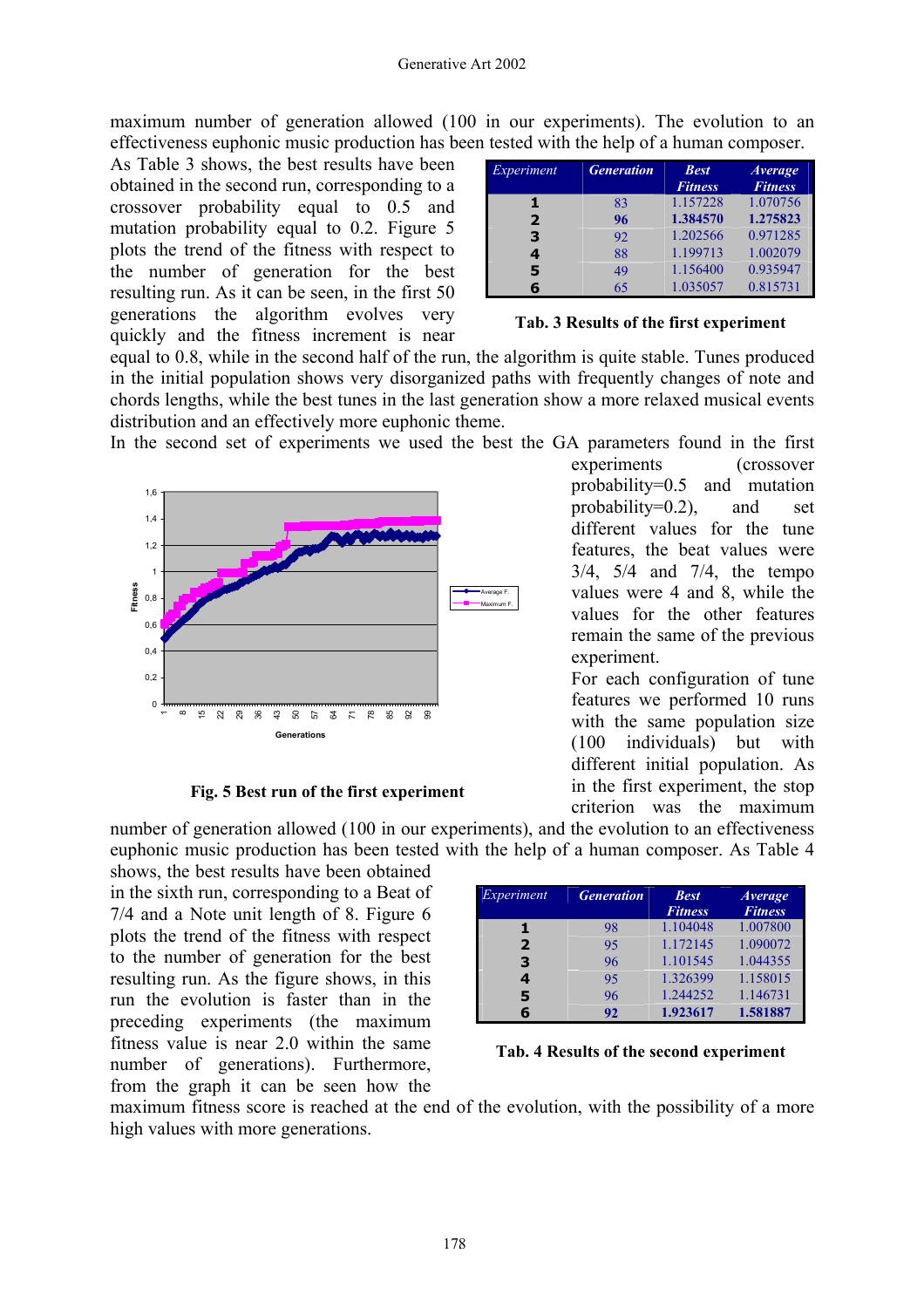To verify this last statement, we decided to repeat the better runs of the two preceding experiments (plotted in Figures 5 and 6), setting a higher generations number (1000). In these



**Fig. 6 Best run of the second experiment**

further runs we have reached a better fitness score than in the runs limited to 100 generations, but the slight fitness improvement does not seem to justify the strong time effort required. However, in the last generations more individuals with the same fitness score but with different musical structures have been found. This result is consistent with the Open-ended approach and is justified by the fact that identical consonance scores can be reached with different melodic-harmonicrhythmic structures.

### **6. The human evaluation of chromosomes**

The results showed so far refer to the automatic evaluation of the tune features. Nevertheless, a musical composition should be evaluated for its aesthetic qualities. GenOrchestra integrates the GA fitness function with the human evaluations of the produced tunes. In fact, the chromosomes produced by the GA are made available on the GenOrchestra Web site and, users accessing the site, can listen them and provide their subjective scores. Users scores are averaged, for each of the evaluated tunes, and are summed up to the GA evaluations. The involvement of human users is an effective solution to the subjective evaluation of the tunes, but, on the other hand, it represents a bottleneck of the GenOrchestra system, due to the time consuming. To overcome this limitation, we assigned a fixed interval of time for the user evaluation of each generation of tunes. Indeed, not the whole population available on the web will receive a user evaluation for the aforesaid drawbacks. This lead to a speciation of the initial population P after the evaluation phase: the population  $P_{\mu}$  made up with individuals evaluated autonomously and via web and the population  $P_t$  of autonomously evaluated tunes passed unseen on the web. Consequently, each run corresponds to two separate evolutionary processes allowing the selection operator to work on individuals with comparable and homogeneous fitness. The separated populations merge into one after the mutation phase, ready for a new iteration of the GA. It should be noticed that there is no correlation among individuals belonging to the population  $P_{\text{u}}$  (respectively  $P_{\text{t}}$ ), in subsequent generations. Experiments with the web evaluation have been performed in a controlled situation where users are known and their accesses to the site have been monitored. In a few days, we will launch a more wide experiment, allowing the access to the site from the whole Web.

### **7. Conclusions**

In this paper we have described a prototype of an evolutionary based system able to autonomously produce tunes presenting a good consonance degree, as confirmed by a human